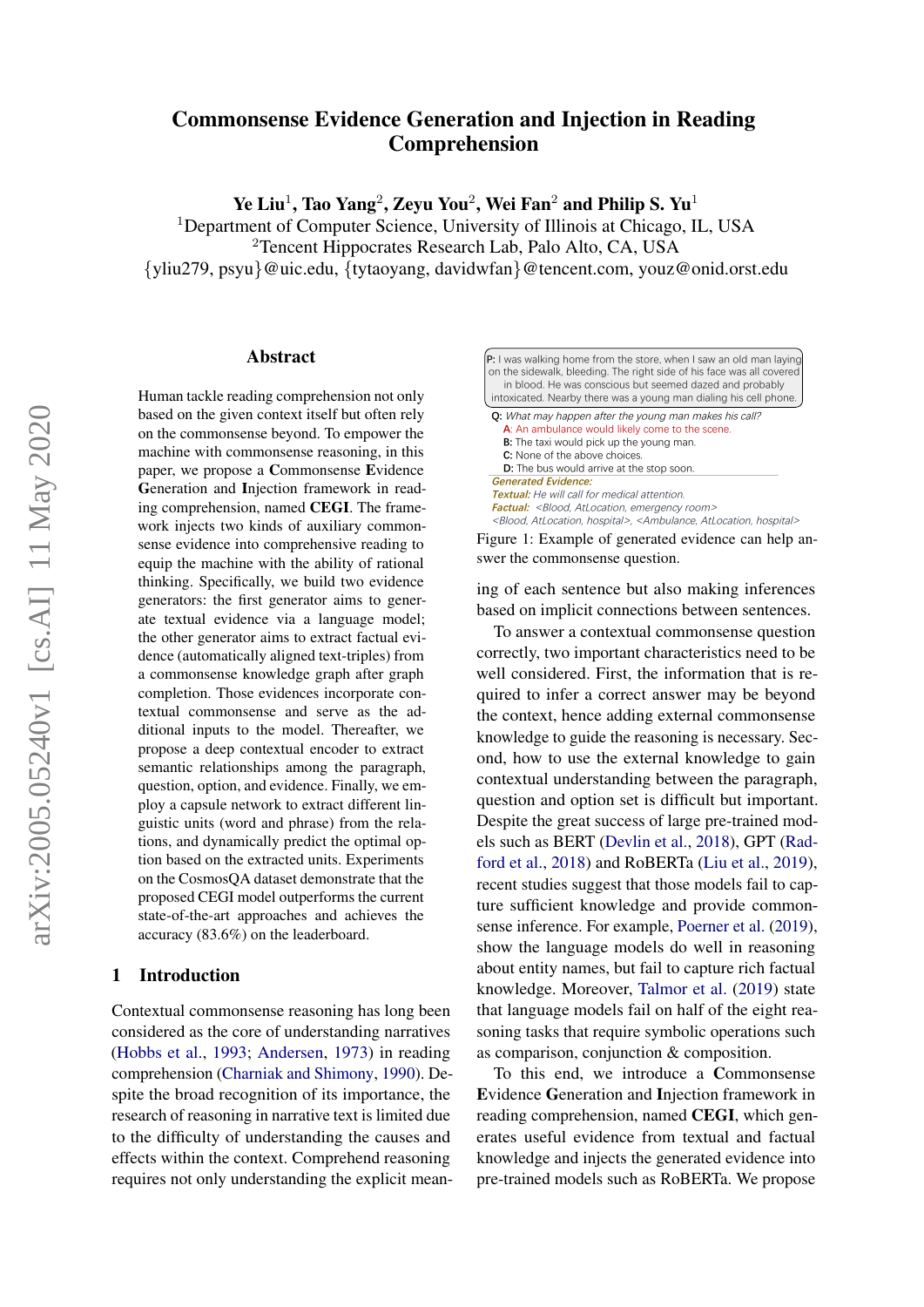to generate evidence regarding the facts and their relations. More specifically, we use language models to generate textual evidence and extract factual evidence from a knowledge graph after graph completion. We then inject both evidences into the proposed contextual commonsense reasoning model to predict the optimal answer. As shown in Figure [1,](#page-0-0) the *Textual Generated Evidence* "He will call for medical attention" and *Factual Generated Evidence* "both blood & ambulance locate at hospital" can help the model find the correct answer "An ambulance would likely come to the scene".

To capture the relations between the paragraph and question, many reading comprehension models [\(Zhang et al.,](#page-9-4) [2019a;](#page-9-4) [Tang et al.,](#page-9-5) [2019\)](#page-9-5) have been proposed. However, those models essentially reasoning based on the given context but without an understanding of the facts behind. In addition, in many situations, the candidate option set contains distractors that are quite similar to the correct answer. Therefore, understanding the relations among the option set is also important but not welladdressed in the current state-of-the-art models. Here, we employ a capsule network [\(Sabour et al.,](#page-9-6) [2017\)](#page-9-6), which uses a routing-by-agreement mechanism to capture the correlations among different options and make the final decision.

Our proposed CEGI framework not only utilizes external commonsense knowledge to generate reasoning evidence but also adopts a capsule network to make the final answer prediction. The explainable evidence and the ablation studies indicate that our method has a large impact on the performance of the commonsense reasoning in reading comprehension. The contributions of this paper are summarized as follows: 1) We introduce two evidence generators which are learned from textual and factual knowledge source; 2) We provide an injection method that can infuse both evidences into the contextual reasoning model; 3) We adapt a capsule network to our reasoning model to capture interactions among candidate options when making a decision; 4) We show our CEGI model outperforms current state-of-the-art models on the CosmosQA dataset and generates richer interpretive evidence which helps the commonsense reasoning.

# 2 Related Work

### 2.1 Multi-choice Reading Comprehension

To model the relation and alignment between the pairs of paragraph, question and option set, various

approaches seek to use attention and pursue deep representation for prediction. [Tang et al.](#page-9-5) [\(2019\)](#page-9-5) and [Wang et al.](#page-9-7) [\(2018b\)](#page-9-7) model the semantic relationships among paragraph, question and candidate options from multiple aspects of matching. [Zhu](#page-9-8) [et al.](#page-9-8) [\(2018a\)](#page-9-8) propose a hierarchical attention flow model, which leverages candidate options to capture the interactions among paragraph, question and candidate options. [Chen et al.](#page-8-4) [\(2019\)](#page-8-4) merge various attentions to fully extract the mutual information among the paragraph, question and options and form the enriched representations.

#### 2.2 Commonsense Knowledge Injection

To empower the model with human commonsense reasoning, various approaches have been proposed on the context-free commonsense reasoning task. The majority of the approaches are focusing on finding the question entity and a reasoning path on the knowledge graph to obtain the answer entity [\(Huang et al.,](#page-8-5) [2019;](#page-8-5) [Zellers et al.,](#page-9-9) [2018;](#page-9-9) [Talmor](#page-9-10) [et al.,](#page-9-10) [2018\)](#page-9-10). For an instance, [Lin et al.](#page-8-6) [\(2019\)](#page-8-6) construct graphs to represent relevant commonsense knowledge, and then calculate the plausibility score of the path between the question and answer entity. [Lv et al.](#page-9-11) [\(2019\)](#page-9-11) extract evidence from both structured knowledge base and unstructured texts to build a relational graph and utilize graph attention to aggregate graph representations to make final predictions. However for contextual commonsense reasoning, it's hard to find a single most relevant entity from the paragraph or question to obtain the correct answer.

Other approaches focus on enhancing the pretrained language models through injecting external knowledge into the model and updating the model parameters in multi-task learning [\(Zhang](#page-9-12) [et al.,](#page-9-12) [2019b;](#page-9-12) [Lauscher et al.,](#page-8-7) [2019;](#page-8-7) [Levine et al.,](#page-8-8) [2019\)](#page-8-8). A knowledge graph injected ERNIE model is introduced in [\(Zhang et al.,](#page-9-12) [2019b\)](#page-9-12) and a weakly supervised knowledge-pretrained language model (WkLM) is introduced in [\(Xiong et al.,](#page-9-13) [2019\)](#page-9-13). They both inject the knowledge through aligning the source with the fact triplets in WikiData. However, the parameters need to be retrained when injecting new knowledge, which could lead to the catastrophic forgetting [\(McCloskey and Cohen,](#page-9-14) [1989\)](#page-9-14).

### 3 Task Definition

In multi-choice reading comprehension, we are given a paragraph **P** with  $t$  tokens **P**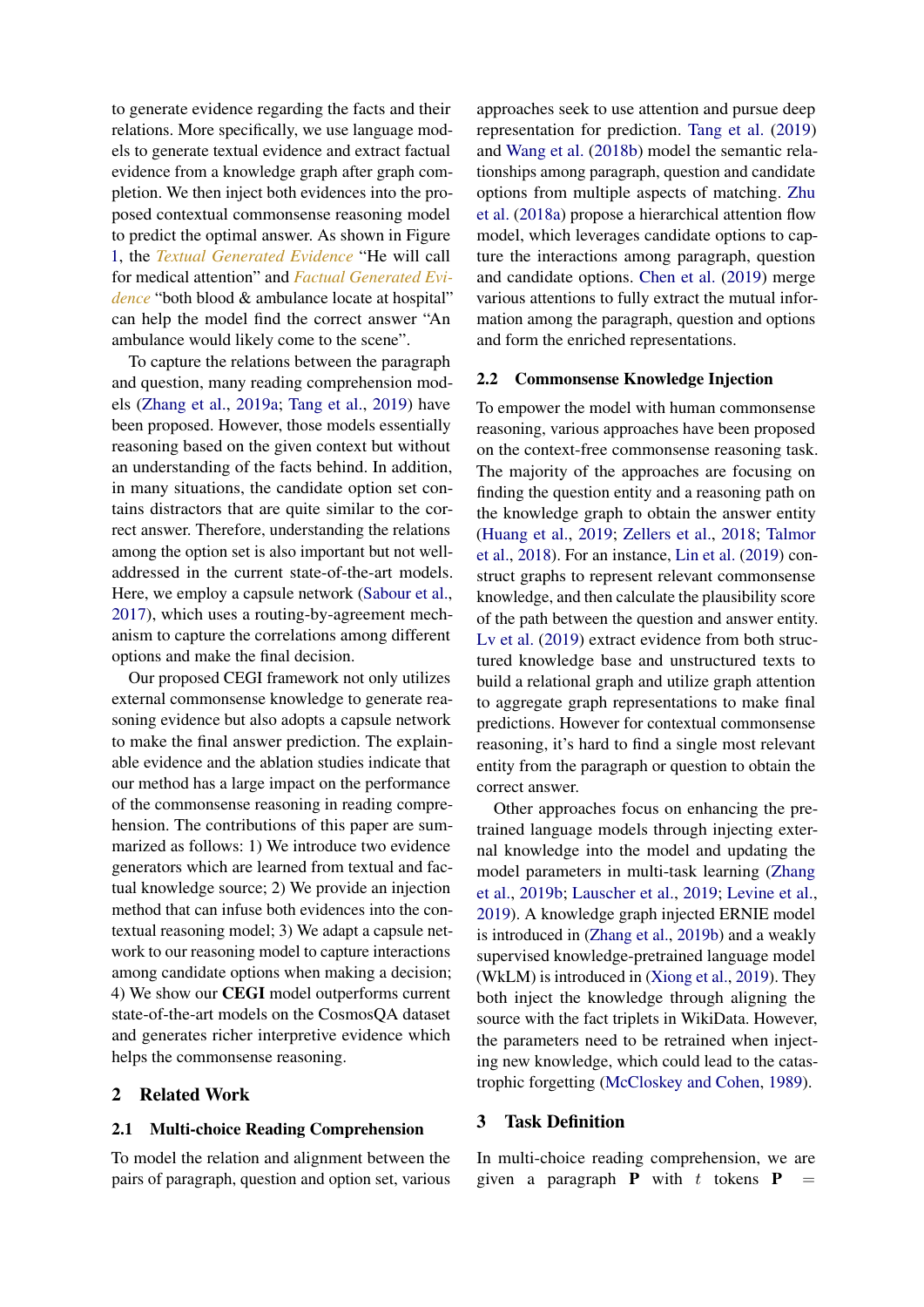<span id="page-2-0"></span>

Figure 2: The proposed commonsense evidence generation and injection (CEGI) framework.

 $[p_1, p_2, \ldots, p_t]$ , a question **Q** containing *n* tokens  $\mathbf{Q} = [q_1, q_2, \dots, q_n]$  and the option set with m candidate options  $\mathbf{O} = \{\mathbf{O}_1, \mathbf{O}_2, \dots, \mathbf{O}_m\}$ , where each candidate option is a text with  $h$  tokens  $\mathbf{O}_i = [o_1, o_2, \dots, o_h]$ , the goal is to select the correct answer A from the candidate option set. For simplicity, we denote  $\mathcal{X} = \{P, Q, O\}$  as one data sample and denote  $y = [y_1, y_2, \dots, y_m]$  as the label, where each  $y_i = 1(\mathbf{O}_i = \mathbf{A})$  is an indicator function. In the training, N set of  $({\cal X}, y)^N$  are given, the goal is to learn a model  $f : \mathcal{X} \to \mathbf{y}$ . In the testing, we need to predict  $y<sup>test</sup>$  given test samples  $\mathcal{X}^{\text{test}}$ .

When answering a question according to the paragraph, we observe that the context itself often does not provide enough clues to guide us to the correct answer. To this end, we need to know comprehensive information beyond the context and perform commonsense reasoning to address the problem. Hence, we split the task into two parts: evidence generation and answer prediction, respectively. In this paper, our proposed CEGI model addresses both parts accordingly. In the first part, we propose two generators: textual evidence generator and factual evidence generator. In textual evidence generator, our goal is to generate relevant evidence text  $\mathbf{E} = [e_1, e_2, \dots, e_k]$  given question Q and paragraph P. Note that the number of evidence tokens k may vary in different question and paragraph pair. In factual evidence generator, the goal is to generate relevant text that describes the relations between facts where the facts are the entities from paragraph, question and options. In the second part, we aim to learn a classifier  $P(y|P, Q, O, E)$ that predicts the correct option when a new data sample is given. By using the evidence generated from the first part, we expect the reasoning model

can be enhanced with the auxiliary information, especially for those questions that require contextual commonsense reasoning.

# 4 Methodology

To tackle the reading comprehension task with commonsense reasoning, we introduce a commonsense evidence generation and injection (CEGI) framework. The system diagram of the CEGI framework is shown in Fig. [2.](#page-2-0) First, the evidence generation module produces textual evidence and factual evidence. Those generated evidences will be used as auxiliary inputs for the reasoning model. Second, the contextual commonsense reasoning module generates deep contextual features for the paragraph, question, option and evidence. Meanwhile, a bidirectional attention mechanism is applied to the features to capture matching representations of the pair of paragraph, question, option set and evidence. At last, all pairs are concatenated and fed into a convolutional neural network for extracting different linguistic units of the options. The capsule network is then applied to dynamically update the representation vector of the candidate options. The final answer is one of the options with the largest vector norm. We describe more details of each component in the following subsections.

#### 4.1 Evidence Generation

It is worthy to mention that many commonsense reasoning types, such as causes of events and effects of events, are important factors of understanding the context in reading comprehension. While those factors are often not explicit or given in the paragraph and option set, answering questions regarding commonsense reasoning may become difficult. Hence, to address such a problem, we seek to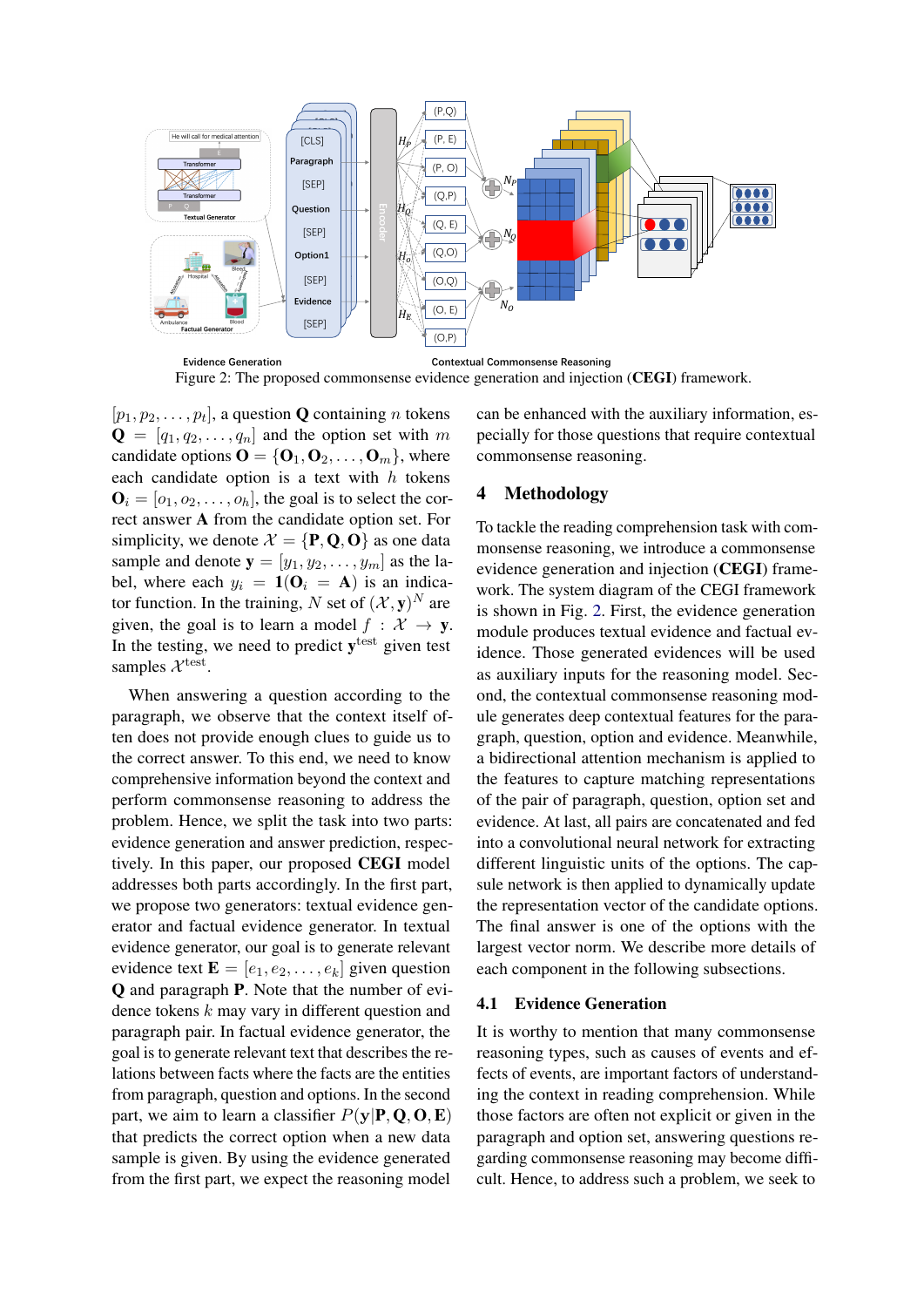learn relevant evidence that contains commonsense knowledge. Specifically, we leverage pretrained language models to learn from both context and knowledge graph that may contain reasoning relations. We exploit two kinds of generators, textual evidence generator and factual evidence generator.

# 4.1.1 Textual Evidence Generator

We observe that daily life events often follow a common routine such that when one event happened, the resulting event or the cause of such an event follows a specific pattern. For an example, in Figure [1,](#page-0-0) the given paragraph describes a scenario that the old man is hurt and the young man is making a phone call. If we know that he is calling for medical attention, answering the question would become easy. Hence, the goal of our proposed textual evidence generator is to generate the text that follows daily life event routines. We rely on a pretrained language model to acquire the textual evidence by using GPT2 [\(Radford et al.,](#page-9-0) [2018\)](#page-9-0) and Uniml [\(Dong et al.,](#page-8-9) [2019\)](#page-8-9). Specifically, in the training, we concatenate the paragraph, question and the correct answer as the input to the standard language model [\(Liu et al.,](#page-8-10) [2018\)](#page-8-10). Accordingly, the textual evidence is the next sentence produced by the language model that we obtained from the training. Note that we stack  $[P]$  [SEP]  $Q$  [SEP] A] as the input to train the language model. Formally, let  $[w^1, \dots, w^T] = [\mathbf{P} \times [\text{SEP}] \mathbf{Q} \times [\text{SEP}] \mathbf{A}],$ the language generation model aims to maximize the following likelihood [\(Radford et al.,](#page-9-0) [2018\)](#page-9-0):

$$
\mathcal{L}_{gen} = \sum_{i=1}^{T} p(\mathbf{w}^{i}|\mathbf{w}^{1}, ..., \mathbf{w}^{i-1}), \qquad (1)
$$

where the conditional probability  $p(\text{w}^i | \text{w}^1, \dots, \text{w}^i)$  $w^{i-1}$ ) = f( $w^1, \ldots, w^{i-1}$ ) and f is a sequence of operations that (i) converts each token w<sup>i</sup> into token embedding  $\mathbf{W}_{e}^{i}$  and position embedding  $W_p^i$ ; (ii) transforms them into features with L layers where each layer feature is  $\mathbf{H}^{\text{l}}(\text{w}^{\text{i}})$  =  $h^l(g(\mathbf{W}_{e}^{i-1}, \mathbf{W}_{p}^{i-1}), \mathbf{H}^{l}(w^{i-1}))$ , and (iii) converts the feature into a probability using a linear classifier by predicting the next token  $w<sup>i</sup>$ .

Moreover, we aim to generate evidence that can discriminate the correct answer from option distractors. Hence, we add a cross-entropy loss into the objective to fine-tune the language model. The text input for the *j*th option is  $\mathbf{x}_i = [\mathbf{P} \times \mathbf{E} \times \mathbf{P}] \mathbf{Q}$ [SEP]  $\mathbf{O}_i$ ]. We use all N samples to optimize the

following objective (with a regularization term  $\lambda$ ):

$$
\mathcal{L}_{class} = \sum_{(x,y)\in\{\mathcal{X},\mathbf{y}\}} \log(\text{Softmax}(\mathbf{H}^{\text{L}}(\mathbf{w}^0)\mathbf{W}_{\mathbf{y}})),
$$
\n(2)

<span id="page-3-3"></span>
$$
\mathcal{L}_{total} = \mathcal{L}_{gen} + \lambda * \mathcal{L}_{class},\tag{3}
$$

where  $H^{L}(w^{0})$  is the last layer feature of the first token and  $W_v$  is the parameters to learn to predict label y. In the test stage, we only use  $[P]$  [SEP] Q] as the input to the language model and use the model to generate the next sentence as an evidence.

#### 4.1.2 Factual Evidence Generator

Aside from the textual evidence that contains information about the facts of daily life routine, relations between the facts are also important for question answering. In this work, we propose to utilize a factual knowledge graph to extract facts and relations and use them as additional evidence. Specifically, we use the ConceptNet [\(Speer et al.,](#page-9-15)  $2017$  $2017$  $2017$ )<sup>1</sup> as the base model. We use a knowledge graph completion algorithm [Bosselut et al.](#page-8-11) [\(2019\)](#page-8-11) to find new relations to further improve the quality of the generated factual evidence.

<span id="page-3-2"></span>We define  $X^s = \{x_0^s, ..., x_{|s|}^s\}$  as subject,  $X^r =$  ${x_0^r, ..., x_{|r|}^r}$  as relation, and  $X^o = {x_0^o, ..., x_{|o|}^o}$ as object. We use the  $[X^s$  [SEP]  $X^r$  [SEP]  $X^o$ ] triplets as the input to the knowledge graph completion language model in [Bosselut et al.](#page-8-11) [\(2019\)](#page-8-11) to generate additional triplets that contain new subject and object relations. To generate factual evidence, we first extract entities from the given data  $\mathcal{X}$ . We then select the related entities that match the subject  $X<sup>s</sup>$  in forms of subject-relation-object triplets. After that, we filter the triplets by selecting the subject  $X^{s*}$  that follows: (i) part-of-speech (POS) tag of  $X^{s*}$  word matches the POS tag of the entity word; (ii) subject  $X^{s*}$  word frequency is less than the word frequency of the object  $X^{\circ}$  plus a threshold  $K^o$ ; (iii) subject  $X^{s*}$  word is not in the top-K frequent words based on the word frequency ta-ble<sup>[2](#page-3-1)</sup>; and (iv) the relation  $X^r$  in the  $(X^{s*}, X^r, X^o)$ triplets connects no more than  $K<sup>r</sup>$  objects from the same subject  $X^{s*}$ . K,  $K^o$  and  $K^r$  are the hyperparameters. Finally, we convert the filtered triplets into a nature language sequences as our factual evidences. For example, "(trouble, Partof, life)" would be converted to "trouble is part of life".

<span id="page-3-0"></span> $1$ ConceptNet is a knowledge graph, which consists of triples obtained from the Open Mind Common Sense entries.

<span id="page-3-1"></span><sup>&</sup>lt;sup>2</sup>[https://www.wordfrequency.info/free.](https://www.wordfrequency.info/free.asp) [asp](https://www.wordfrequency.info/free.asp)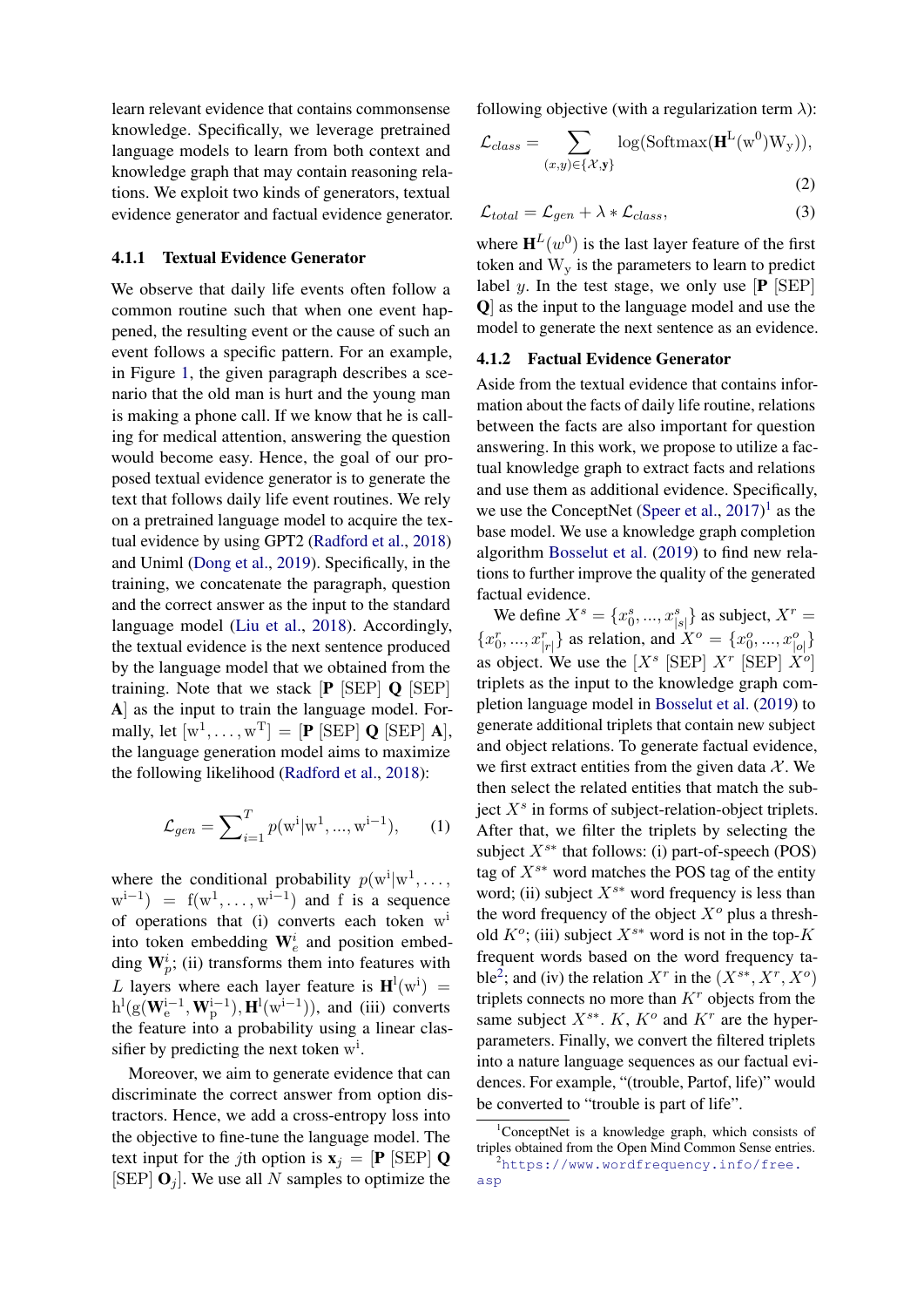# 4.2 Model Learning with Contextual Commonsense Reasoning

After the relevant reasoning evidences are generated, the goal is to combine the evidence with the given data and then build a reasoning model to make a selection for the correct answer. In the following, we introduce our proposed contextual commonsense reasoning module, which utilizes contextual encoding, evidence injection and a capsule network components to make the prediction.

Contextual Encoding Recently, RoBERTa [\(Liu](#page-9-1) [et al.,](#page-9-1) [2019\)](#page-9-1) has shown to be effective and powerful in many natural language processing tasks and it is potentially beneficial for generating deep contextual features as well. Here, we use RoBERTa as an intermediate component to generate hidden representation of paragraph, question, the *i*th option and evidence  $[\mathbf{H}_{\text{cls}}^i, \mathbf{H}_{\text{P}}^i, \mathbf{H}_{\text{sep}}^i \mathbf{H}_{\text{Q}}^i, \mathbf{H}_{\text{sep}}^i]$  $\textbf{H}_{\text{O}_\text{i}}^i, \textbf{H}_{\text{sep}}^i, \textbf{H}_{\text{E}}^i] = \text{Encode}([\text{[CLS]}, \textbf{P}, \text{[SEP}], \textbf{Q},$  $[SEP], \mathbf{O}_i, [SEP], \mathbf{E}])$ . We use the last layer of the RoBERTa model to encode, and thus the function  $Encode(\cdot)$  returns the last layer features for each token. The corresponding features of paragraph, question, option and evidence are  $\mathbf{H}_{\mathrm{P}}^{i} \in \mathcal{R}_{\mathrm{P}}^{d \times t}$ ,  $\mathbf{H}_{\mathrm{Q}}^{i} \in \mathcal{R}^{d \times n}$ ,  $\mathbf{H}_{\mathrm{O}_{i}}^{i} \in \mathcal{R}^{d \times h}$  and  $\mathbf{H}_{\mathrm{E}}^{i} \in \mathcal{R}^{d \times k}$ , where  $d$  is the dimension of the feature. Since we have *m* options, we have *m* set of features.

Evidence Injection Given the previously generated evidence representation  $\mathbf{H}_{\text{E}}^i$ . We aim to integrate it with the paragraph  $\mathbf{H}_{\text{P}}^{i}$ , question  $\mathbf{H}_{\text{Q}}^{i}$  and option  $\mathbf{H}_{\mathrm{O}_i}^i$ . Here, we adopt the attention mechanism used in QANet [\(Yu et al.,](#page-9-16) [2018\)](#page-9-16) to model the interaction between  $\mathbf{H}_{\mathrm{E}}^{\mathrm{i}}$  and the paragraph  $\mathbf{H}_{\mathrm{P}}^{\mathrm{i}}$ :

$$
\mathbf{S}_{iP}^{E} = \text{Att}(\mathbf{H}_{E}^{i}, \mathbf{H}_{P}^{i}) = \text{Softmax}(\mathbf{H}_{P}^{iT} \mathbf{W}_{g} \mathbf{H}_{E}^{i})
$$
\n(4)

$$
\mathbf{G}_{\text{iP}}^{\text{E}} = \mathbf{H}_{\text{E}}^{\text{i}} \mathbf{S}_{\text{iP}}^{\text{E}^{\text{T}}},\tag{5}
$$

where  $W_g \in \mathcal{R}^{d \times d}$  is the bi-linear model parameter matrix. Since  $S_{iP}^{\text{E}} \in \mathcal{R}^{t \times k}$  is the activation map (attention weights) between each token in P and each token in E, the learned relation representation  $\mathbf{G}_{iP}^{\text{E}} \in \mathcal{R}^{d \times t}$  of the paragraph **P** contains evidence information **E**. The other two relations  $\mathbf{G}_{iF}^{\text{Q}}$ iP and  $\mathbf{G}_{\text{IP}}^{\text{O}_i}$  regarding **P** can be generated accordingly. Similarly, we can model the other interactions for question  $\mathbf Q$  as  $\mathbf G_{\text{iQ}}^\text{P},\mathbf G_{\text{iQ}}^\text{E},\mathbf G_{\text{iQ}}^\text{O_i}$  and each option  $\mathbf O_i$ as  $\mathbf{G}_{i}^{\mathrm{Q}}$  $_{\rm iO_{\rm i}}^{\rm Q},$   ${\bf G}_{\rm iO_{\rm i}}^{\rm E}$  and  ${\bf G}_{\rm iO_{\rm i}}^{\rm P}$ .

To incorporate the relation information, we use the co-matching algorithm introduced in [Wang et al.](#page-9-7) [\(2018b\)](#page-9-7) to generate the final representation of the

input. First, we obtain the matching result between the paragraph and the question as follows:

$$
\mathbf{M}_{iP}^Q = (W_m[\mathbf{G}_{iP}^Q \ominus \mathbf{H}_P^i; \mathbf{G}_{iP}^Q \odot \mathbf{H}_P^i] + b_m \otimes 1)^+, \tag{6}
$$

where  $(\cdot)^+$  denotes ReLU function, 1 =  $[1, 1, \ldots, 1]^T \in \mathcal{R}^{t \times 1}$  is vector of all ones, and  $W_m \in \mathcal{R}^{d \times 2d}$  and  $b_m \in \mathcal{R}^{d \times 1}$  are the model parameters. Following [Tai et al.](#page-9-17) [\(2015\)](#page-9-17) and [Wang](#page-9-7) [et al.](#page-9-7) [\(2018b\)](#page-9-7), we use notation  $\ominus$  and  $\odot$  as the element-wise subtraction and multiplication between two matrices and ⊗ as outer product of two vectors. Similarly, we can obtain the other pairs as  $M_{iP}^{E}, M_{iP}^{O_i}, \ldots, M_{iO_i}^{P}$ . In the next step, we concatenate all the pairs regarding P as

$$
\mathbf{C}_{iP} = \left[ \mathbf{M}_{iP}^{Q} : \mathbf{M}_{iP}^{O_i} : \mathbf{M}_{iP}^{E} \right] \in \mathcal{R}^{3d \times t}, \quad (7)
$$

where [:] denotes the vertical concatenation operation. Each column  $c_i$  is the co-matching state that concurrently matches a paragraph token with the question, candidate option and the evidence. Accordingly, we can obtain the question representation  $\mathbf{C}_{iQ}$  and option representation  $\mathbf{C}_{iO_i}$ . Finally, we concatenate them all to obtain the final representation  $\mathbf{F} = [\mathbf{C}_1, \dots, \mathbf{C}_m] \in \mathcal{R}^{3d \times m(t+n+h)}$ , where each  $\mathbf{C}_i = [\mathbf{C}_{iP}, \mathbf{C}_{iQ}, \mathbf{C}_{iQ_i}] \in \mathcal{R}^{3d \times (t+n+h)}$ .

Since the final representation only contains the fine-grid token-level information, we employ a convolutional neural network (CNN) to extract higher level (phrase-level) patterns. To generate phrase patterns with different size, we use two convolutional kernels: size  $1 \times 2$  with stride 2 and size  $1 \times 4$  with stride 4 to convolve with  $\bf{F}$  along the dimension of hidden state. In other words, such an operation extracts non-overlapping moving windows on F with window size 2 and 4.

$$
\mathbf{R}_1 = \text{MaxPooling}_{1\times 2} \{ \text{CNN}_{1\times 2}(\mathbf{F}) \}
$$

$$
\mathbf{R}_2 = \text{MaxPooling}_{1\times 1} \{ \text{CNN}_{1\times 4}(\mathbf{F}) \}
$$

To ensure  $\mathbf{R}_1$  and  $\mathbf{R}_2$  have the same dimension, we use a max pooling of size  $1 \times 2$  with stride 2 for  $\mathbf{R}_1$ and a max pooling of size  $1 \times 1$  with stride 1 for  $\mathbf{R}_2$ . We concatenate  $\mathbf{R}_1$  and  $\mathbf{R}_2$  to generate phrase-level representation  $\mathbf{L} = [\mathbf{R}_1, \mathbf{R}_2] \in \mathcal{R}^{3d \times m((t+n+h)/2)}$ . With L, to predict the final answer, one of the commonly applied operation is to simply take the maximum over the hidden dimension of length  $(t + n + h)/2$ . However, the max operation only consider the most significant phrase for each candidate without aware of the others. To explore the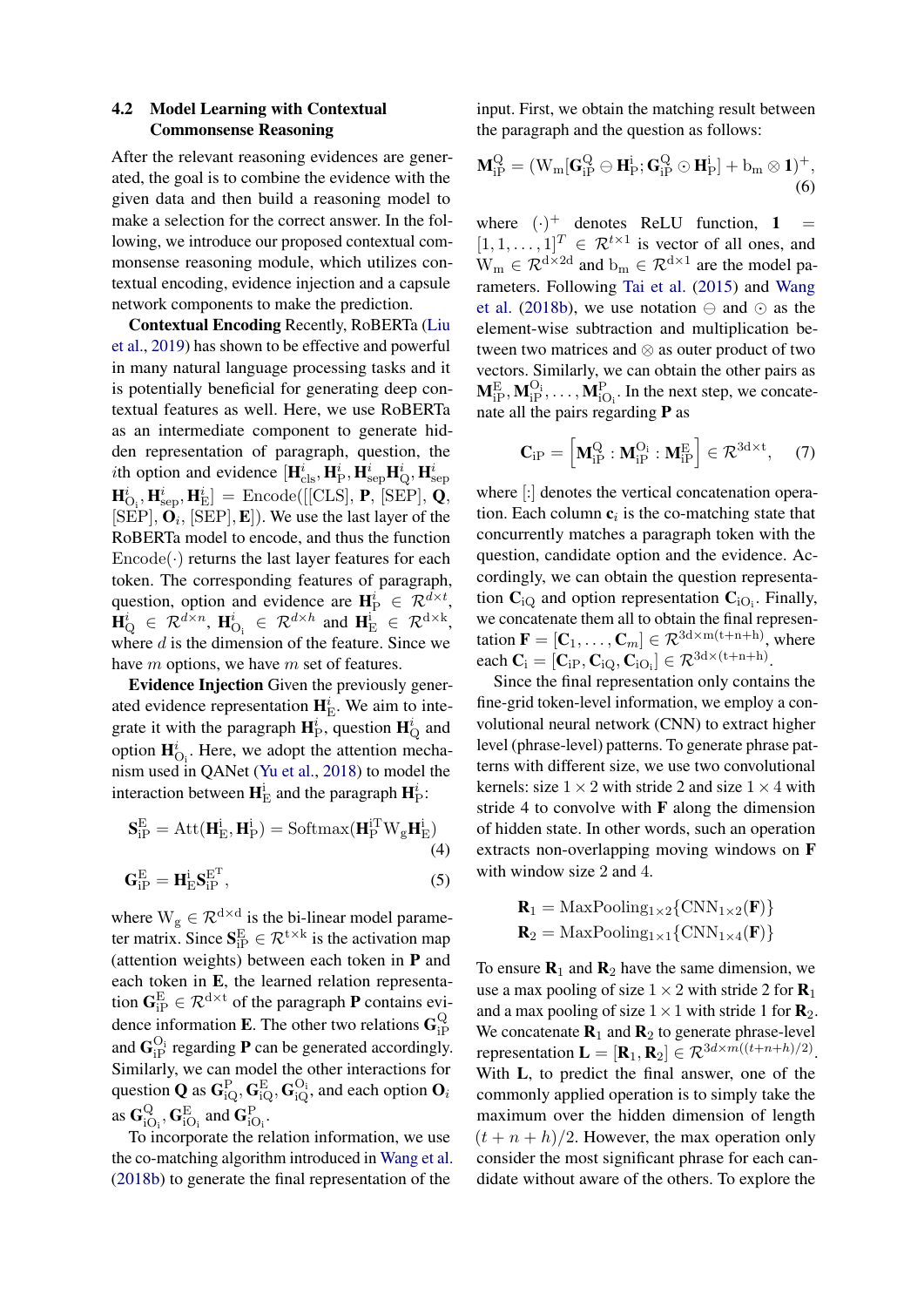correlation between options and dynamically select the optimal one, we use dynamic routing-byagreement algorithm represented in [Sabour et al.](#page-9-6) [\(2017\)](#page-9-6). Specifically, we convert  $\mathbf{L}_i$  to a capsule  $\mathbf{v}_j$ using the following steps:

$$
\hat{\mathbf{L}}_{j|i} = W_{ij}\mathbf{L}_i, \ \mathbf{s}_j = \sum_{i=1}^{(t+n+h)/2} c_{ij} \cdot \hat{\mathbf{L}}_{j|i},
$$

$$
\mathbf{v}_j = \frac{||\mathbf{s}_j||^2}{1 + ||\mathbf{s}_j||^2} \frac{\mathbf{s}_j}{||\mathbf{s}_j||},
$$

where  $\mathbf{L}_i$  is the *i*th column vector of **L**, affine transformation matrix  $W_{ij}$  and weighting  $c_{ij}$  are the capsule network model parameters. The learned  $\hat{\mathbf{L}}_{j|i}$  denotes the "vote" of the capsule j for the input capsule i. The agreement of "prediction vector"  $\hat{\mathbf{L}}_{j|i}$ between the current jth output and ith parent capsule is captured by the coupling coefficients  $c_{ii}$ . The value of  $c_{ij}$  would increase if higher level capsule  $s_i$  and lower lever capsule  $L_i$  highly agreed.

**Model Learning** If an option  $\mathbf{O}_i$  is the correct answer, we would like the top-level capsule  $v_i$  to have a high energy, otherwise, we expect the energy of  $v_i$  to be low. Since the  $L_2$ -norm (square root of the energy) of the capsule vector  $\mathbf{v}_i$  represents the scoring of how likely the jth candidate is the correct answer, we use the following loss function [\(Sabour et al.,](#page-9-6) [2017\)](#page-9-6) to learn the model parameters:

$$
\mathcal{L}_{pre} = \sum_{j=1}^{m} \{ y_i \cdot \max(0, m^+ - ||\mathbf{v}_j||)^2 + \lambda_1 (1 - y_i) \max(0, ||\mathbf{v}_j|| - m^-)^2 \} \quad (8)
$$

where  $\lambda_1$  is a down-weighting coefficient,  $m^+$  and  $m^-$  are margins. In our experiments, we set  $m^+$  =  $0.9, m^- = 0.1, \lambda_1 = 0.5.$ 

# 5 Experiments

In the experiment, we evaluate the performance of our proposed CEGI framework from different aspects, including evidence generation tasks and the answer prediction of contextual commonsense reasoning tasks.

#### 5.1 Dataset and Baseline

CosmosQA is the dataset that is designed for reading comprehension with commonsense reasoning [\(Huang et al.,](#page-8-5) [2019\)](#page-8-5). Samples are collected from people's daily narratives and the type of questions are concerning the causes or effects of events. Particularly answering the questions require contextual commonsense reasoning over the considerably complex, diverse, and long context. In general, the

dataset contains a total of 35.2K multiple-choice questions, including 25262 training samples, 2985 development samples, and 696[3](#page-5-0) testing samples.<sup>3</sup> Baseline We categorize baseline methods into the following three groups: 1. Co-Matching [\(Wang](#page-9-7) [et al.,](#page-9-7) [2018b\)](#page-9-7), Commonsense-RC [\(Wang et al.,](#page-9-18) [2018a\)](#page-9-18), DMCN [\(Zhang et al.,](#page-9-4) [2019a\)](#page-9-4), Multiway [\(Huang et al.,](#page-8-5) [2019\)](#page-8-5). 2. GPT2-FT [\(Radford et al.,](#page-9-0) [2018\)](#page-9-0), BERT-FT [\(Devlin et al.,](#page-8-3) [2018\)](#page-8-3), RoBERTa-FT [\(Liu et al.,](#page-9-1) [2019\)](#page-9-1). 3. Commonsense-KB [\(Li](#page-8-12) [et al.,](#page-8-12) [2019\)](#page-8-12), K-Adapter [\(Wang et al.,](#page-9-19) [2020\)](#page-9-19). The baseline details are in appendix A.2.

<span id="page-5-1"></span>Table 1: Comparison of approaches on CosmosQA (Accuracy  $\%$ ) from the AI2 Leaderboard. T+F means using generated textual and factual evidence together.

| Model                               | Dev  | <b>Test</b> |
|-------------------------------------|------|-------------|
| Co-Matching (Wang et al., 2018b)    | 45.9 | 44.7        |
| Commonsense-RC (Wang et al., 2018a) | 47.6 | 48.2        |
| DMCN (Zhang et al., 2019a)          | 67.1 | 67.6        |
| Multiway (Huang et al., 2019)       | 68.3 | 68.4        |
| GPT-FT (Radford et al., 2018)       | 54.0 | 54.4        |
| BERT-FT (Devlin et al., 2018)       | 66.2 | 67.1        |
| RoBERTa-FT (Liu et al., 2019)       | 79.4 | 79.2        |
| Commonsense-KB (Li et al., 2019)    | 59.7 |             |
| K-Adapter (Wang et al., 2020)       | 81.8 |             |
| $CEGI(T+F)$                         | 83.8 | 83.6        |
| Human                               |      | 94.0        |

#### 5.2 Experimental Results and Analysis

Table [1](#page-5-1) shows the performance of different ap-proaches reported on the AI2 Leaderboard.<sup>[4](#page-5-2)</sup>. Comparing to all methods, our proposed model CEGI(T+F) has the highest accuracy on both development set and test set. Most of the reading comprehension approaches utilize the attention mechanism to capture the correlations between paragraph, question and option set, therefore, the model tends to select the one option that is semantically closest to the paragraph. Among all of the group 1 methods, Multiway has the highest accuracy of 68.3%. Group 2 methods consider deep contextual representation of the given paragraph, question and option set, and increase the performance. Comparing group 2 methods with group 1 methods, RoBERTa-FT, which uses dynamic masking and large mini-batches strategy to train BERT, gains 11.1% accuracy increase compared to Multiway.

<span id="page-5-0"></span> $3$ The CosmosQA dataset can be obtained from [https:](https://leaderboard.allenai.org/cosmosqa/) [//leaderboard.allenai.org/cosmosqa/](https://leaderboard.allenai.org/cosmosqa/)

<span id="page-5-2"></span><sup>4</sup>[https://leaderboard.allenai.org/](https://leaderboard.allenai.org/cosmosqa/) [cosmosqa/](https://leaderboard.allenai.org/cosmosqa/)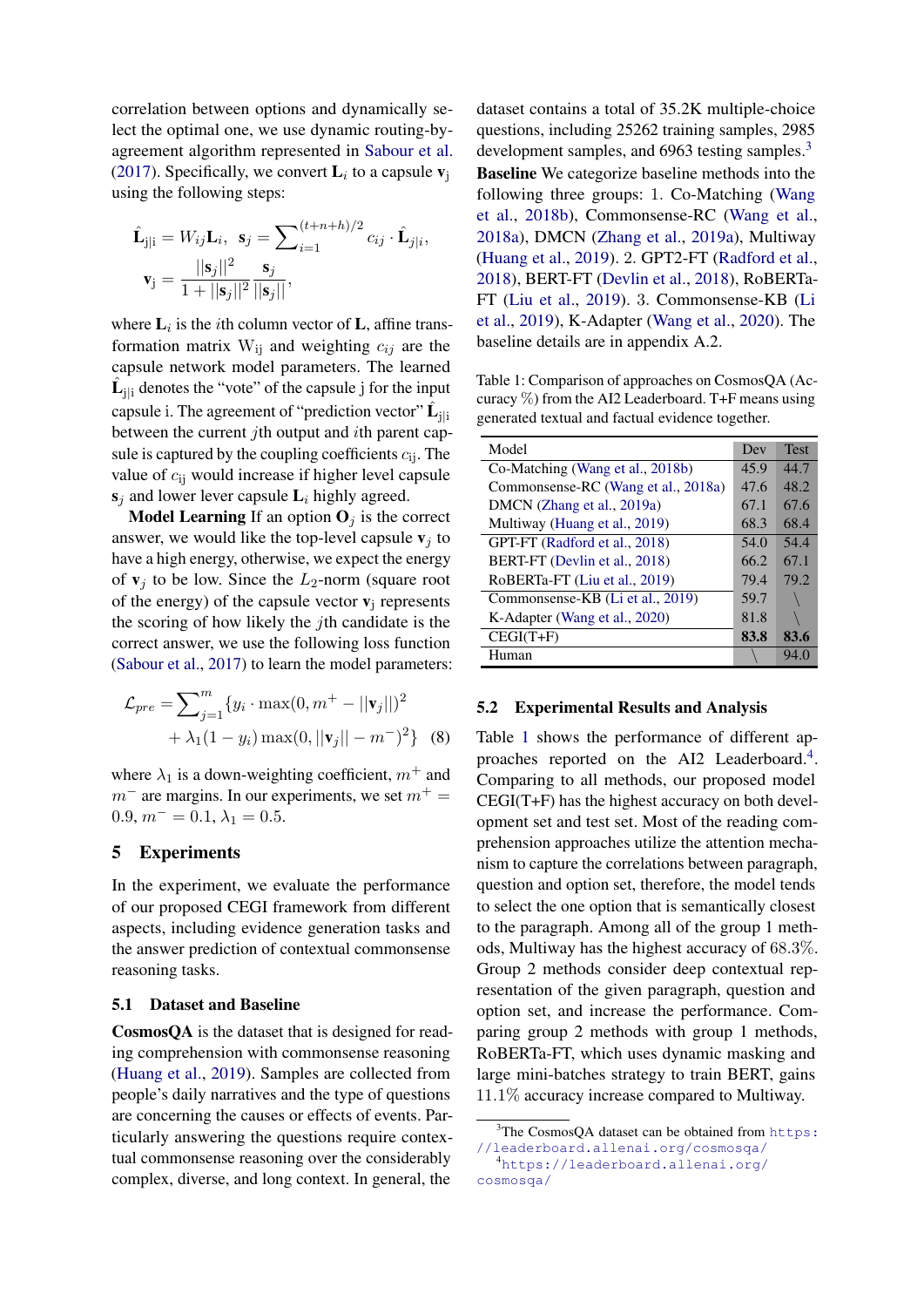However, it is worthy to mention that more than 83% of correct answers are not in the given passages in the CosmosQA dataset. Hence, multichoice reading comprehension models do not gain big improvement as they tend to select the choice which has the most overlapped words with the paragraph without commonsense reasoning. Even though, group 2 methods consider connecting the paragraph with question and option through a deep bi-directional strategy, the reasoning for question answering is still not well-addressed in the models. By utilizing additional knowledge, Commonsense-KB or K-Adapter teach pretrained models with commonsense reasoning. K-Adapter gains 2.4% accuracy increase than RoBERTa-FT. Those approaches leverage the structured knowledge but fail to produce a prominent prediction improvement. Comparing our CEGI approach with RoBERTa, we gain a 4% increase and 2% increase than K-Adapter, which demonstrates that injecting evidence is beneficial and incorporating interactive attentions can further enhance the model.

#### 5.3 Evidence Evaluation

In this section, we investigate the generated evidence from the textual generator and factual generator. Moreover, we study the quality of the generated evidence on another dataset—CommonsenseQA.

### 5.3.1 Textual Evidence Generator

Dataset Open Mind Common Sense (OMCS) corpus [\(Singh et al.,](#page-9-20) [2002\)](#page-9-20) is a crowd-sourced knowl-edge database of commonsense statements <sup>[5](#page-6-0)</sup>, where its English dataset contains a million sentences from over 15,000 contributors. We consider using this dataset to pretrain the textual evidence generator and using CosmosQA to fine-tune the generator. Setup We use both BERT and GPT2 model to generate evidence and compare the results. To obtain a language model that contains representation of facts, we first pretrain both models with the OMCS data using the loss function in Eq. [1.](#page-3-2) Then we use CosmosQA data to fine-tune the pretrained model using multi-task loss in [3.](#page-3-3)

Metrics In line with prior work [\(Wang and Cho,](#page-9-21) [2019\)](#page-9-21), we evaluate the performance of evidence generation based on quality and diversity. In terms of quality, we follow [Yu et al.](#page-9-22) [\(2017\)](#page-9-22) and compute the BLEU score between the generated evidence

and the ground truth evidence to measure the similarity. The perplexity (PPL) score is also reported as a proxy for fluency. In terms diversity, we consider using self-BLEU [\(Zhu et al.,](#page-10-0) [2018b\)](#page-10-0), which measures how similar between two generated sentences. Generally, a higher self-BLEU score implies that the model has a lower diversity.

Results From Table [2,](#page-6-1) we observe that, compared to CEGI-GPT2, the CEGI-BERT generator has higher diversity (Self-BLEU decreases 4 for bigram and decreases 2.1 for tri-gram) but lower quality (BLEU decreases 1.3 for tri-gram and PPL increases 27.1). Even though the perplexity on CEGI-BERT is as good as CEGI-GPT2, after reading the samples, we find out that many of the generated language are fairly coherent. For a more rigorous measure of generation quality, we collect human judgments on sentences for 100 samples using a four-point scale (the higher the better). For each sample, we ask three annotators to rate the sentence on its fluency and take the average of the three judgments as the sentence's fluency score. For CEGI-BERT and CEGI-GPT2, we get mean scores of 3.21, 3.17 respectively. Those results imply that generated evidence are semantically consistent with the correct evidence and can be used as auxiliary knowledge for the reasoning step.

<span id="page-6-1"></span>Table 2: Generation performance on CosmosQA.

|                  | <b>Ouality</b> |                                       |         | Diversity |                         |
|------------------|----------------|---------------------------------------|---------|-----------|-------------------------|
| Model            |                | $BLEU(\uparrow)$<br>$PPL(\downarrow)$ |         |           | $Self-BLEU(\downarrow)$ |
|                  | $n=2$          | $n=3$                                 |         | $n=2$     | $n=3$                   |
| <b>CEGI-BERT</b> |                | 40.8 32.2                             | - 153.8 | 30.5      | - 14.7                  |
| CEGL-GPT2        | 39.8           | 33.5                                  | 126.7   | 34.2      | 16 6                    |

<span id="page-6-3"></span>

| Model       | PPL.  |            | Score N/T sro | N/T <sub>0</sub> |
|-------------|-------|------------|---------------|------------------|
| $LSTM-s$    |       | 60.83      | 86.25         | 7.83             |
| <b>CKBG</b> |       | 57.17      | -86.25        | 8.67             |
| CEGI-BERT   | -4.89 | 92.19      | 65.32         | 4.12             |
| CEGI-GPT2   |       | 4.58 93.89 | 61.72         | 3.90             |

### 5.3.2 Factual Evidence Generator

Dataset ConceptNet<sup>[6](#page-6-2)</sup> is a commonsense knowledgebase of the most basic things a person knows. We use the 100K version of the training set in ConceptNet, which contains 34 relation types, to train the factual evidence generator. Tuples within the data are in the standard  $\langle s, r, o \rangle$  form.

<span id="page-6-0"></span><sup>5</sup>[https://github.com/commonsense/](https://github.com/commonsense/conceptnet5/wiki/Downloads) [conceptnet5/wiki/Downloads](https://github.com/commonsense/conceptnet5/wiki/Downloads)

<span id="page-6-2"></span><sup>6</sup>[https://ttic.uchicago.edu/˜kgimpel/](https://ttic.uchicago.edu/~kgimpel/commonsense.html) [commonsense.html](https://ttic.uchicago.edu/~kgimpel/commonsense.html)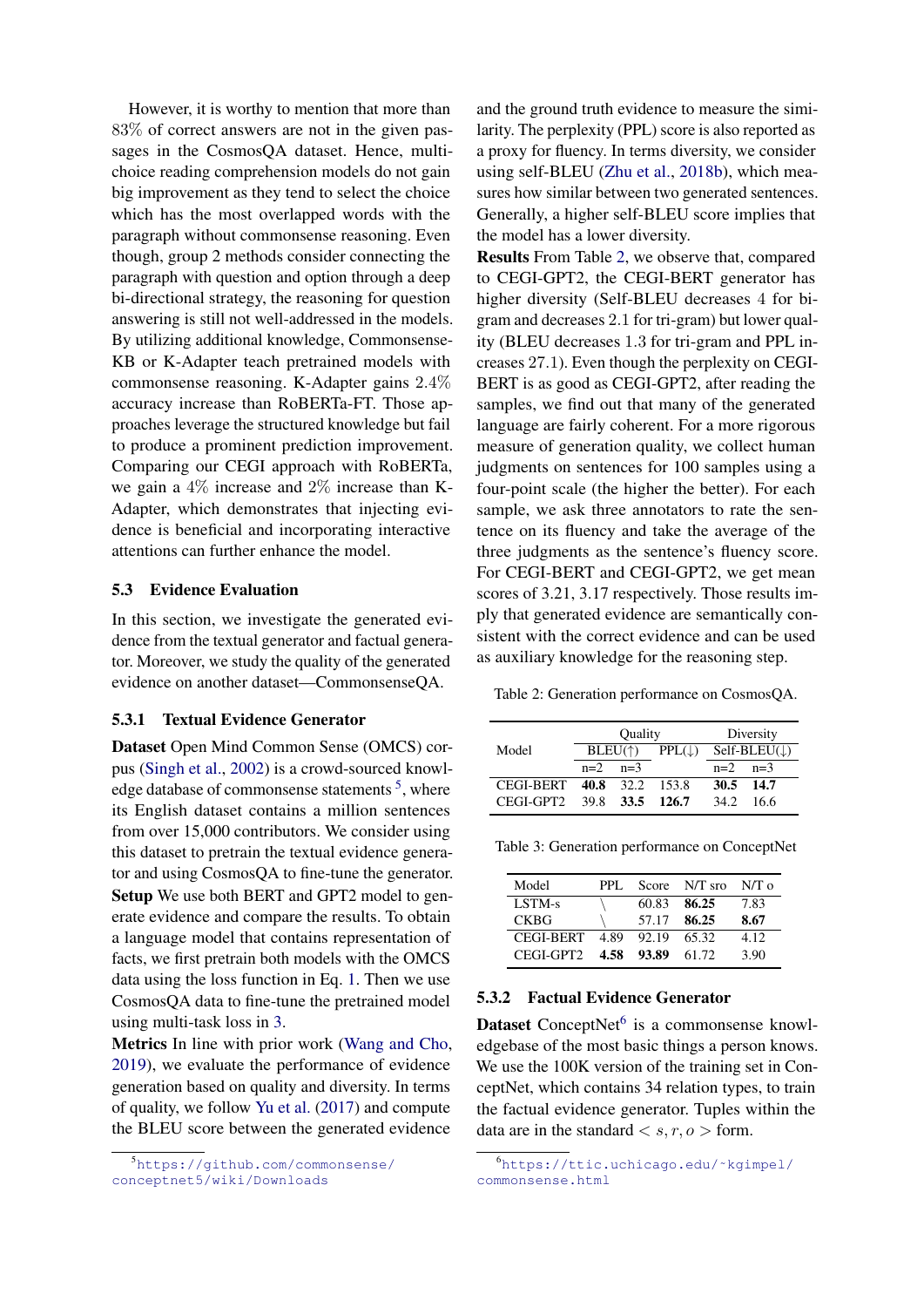Setup We set  $s$  and  $r$  as input for both GPT2 and BERT and use them to generate the new object o. To compare with our proposed GPT2 model and BERT model, we include a LSTM model (LSTMs) and the BiLSTM model (CKBG) in [\(Saito et al.,](#page-9-23) [2018\)](#page-9-23). We train the LSTM model to generate o, and we train the CKBG model from both directions: s,  $r$  as input and  $o, r$  as input.

Metrics Similar to the textual evidence generation task, we use PPL to evaluate our model on relation generation. To evaluate the quality of generated knowledge, we also report the number of generated positive examples that are scored by the Bilinear AVG model [\(Li et al.,](#page-8-13) [2016\)](#page-8-13). "N/T sro" and "N/T o" are the proportions of generated tuples and generated objects which are not in the training set.

Results As we observed from Table [3,](#page-6-3) CEGI-GPT2 has the lowest PPL (4.58) and highest score (93.89), which indicates the CEGI-GPT2 model is confident and accurate at the generated relations. Even though the generated tuples on LSTM-s and CKGB model has high "N/T sro" (both are 86.25%) and "N/T o" (7.83% and 8.67% respectively), which means they generate novel relations and expand the knowledge graph, the generated nodes and relations may not be correct. We still need to rely on the Score to evaluate and they do poorly (60.83% and 57.17% respectively) in terms of Score. Since our proposed CEGI-GPT2 and CEGI-BERT model have high Score and low PPL, we believe that both models can produce highquality knowledge and still be able to extend the size of the knowledge graph.

# 5.3.3 Evidence Evaluation on CommonsenseQA

**CommonsenseQA**<sup>[7](#page-7-0)</sup> is a multi-choice question answering dataset, which contains roughly  $12K$  questions with one correct answer and four distractor answers. Since the CommonsenseQA data only requires different types of commonsense knowledge to predict the correct answers, it does not contain paragraphs compared to CosmosQA. We use our textual generator and factual generator to generate evidence using CommonsenseQA data and use that to test the performance on answer prediction. To train our proposed textual evidence generator, we use  $\cos$ -e<sup>[8](#page-7-1)</sup> as the ground truth evidence. Cos-e uses Amazon Mechanical Turk to provide reasoning explanations for the CommonsenseQA dataset. To train our proposed factual evidence generator, we follow the same procedure as described in subsection 4.1.2. To predict the answer based on both evidence, we prepare the input as  $[Q]$  [SEP]  $O_i$  $[SEP]$  **E**  $]$  to the RoBERTa model.

Baselines KagNet [\(Lin et al.,](#page-8-6) [2019\)](#page-8-6), Cos-E [\(Rajani](#page-9-24) [et al.,](#page-9-24) [2019\)](#page-9-24), DREAM [\(Lv et al.,](#page-9-11) [2019\)](#page-9-11), RoBERTa + KE, RoBERTa + IR and RoBERTa + CSPT [\(Lv](#page-9-11) [et al.,](#page-9-11) [2019\)](#page-9-11). All baselines use extracted knowledge from ConceptNet or Wikipedia. The details are in the appendix A.2.

<span id="page-7-2"></span>Table 4: Accuracy (%) of different models on CommonsenseQA development set

| Model                          | Acc  |
|--------------------------------|------|
| KagNet (Lin et al., 2019)      | 62.4 |
| Cos-E (Rajani et al., 2019)    | 64.7 |
| DREAM (Lv et al., 2019)        | 73.0 |
| RoBERTa+CSPT (Lv et al., 2019) | 76.2 |
| RoBERTa+KE (Lv et al., 2019)   | 77.5 |
| RoBERTa+IR (Lv et al., 2019)   | 78.9 |
| RoBERTa + T                    | 78.8 |
| $RoBERTa + F$                  | 77.6 |
| $RoBERTa + (T+F)$              | 79.1 |
|                                |      |

Result Results on CommonsenseQA datasets are summarized in Table [4.](#page-7-2) RoBERTa + T, RoBERTa +  $F$  and RoBERTa + (T+F) includes textual evidence, factual evidence and both evidence together respectively. We observe that our model RoBERTa + T and RoBERTa + F can produce competitive performance compared to all baselines. By utilizing both textual knowledge and factual knowledge, our approach outperforms RoBERTa+IR and achieves the highest accuracy 79.1%.

# 5.4 Ablation Study

To evaluate the contributions of individual components of our proposed framework, we use an ablation study. Table [5](#page-8-14) summarizes ablation studies on the development set of CosmosQA from several aspects: the influence of the generated evidence; which evidence is better, textual or factual; the influence of the capsule network. In the evidence row, we keep using the capsule network but with or without knowledge injection. In the capsule row, we keep the textual and factual evidences and test on using and not using a capsule network. From the result, we can see that injecting generated explainable evidence can help the model achieve a better performance in terms of accuracy. Using generated textual evidence and factual evidence together can benefit more. Using capsule network significantly improves the reasoning performance, we doubt that

<span id="page-7-1"></span><span id="page-7-0"></span><sup>7</sup><https://www.tau-nlp.org/commonsenseqa> <sup>8</sup><https://github.com/salesforce/cos-e>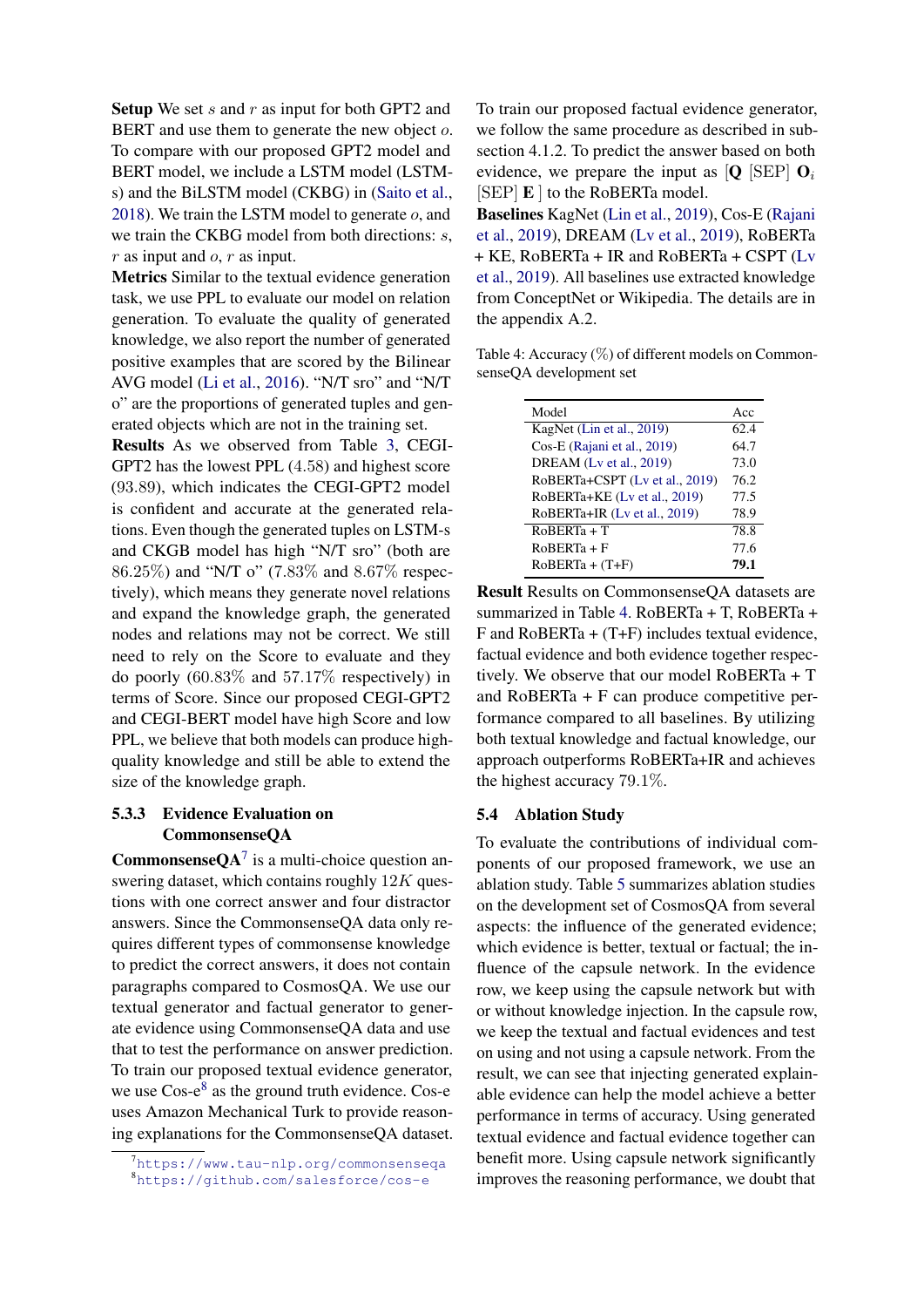is due to the hierarchical structure information from both token-level and phrase-level are extracted by Capsule network.

<span id="page-8-14"></span>Table 5: Accuracy (%) of different models on Cosmos development set

| Model    | Acc                 |      |
|----------|---------------------|------|
| Evidence | without             | 82.1 |
|          | + Text-injection    | 82.4 |
|          | $+KG$ -injection    | 82.5 |
|          | + Text+KG-injection | 83.2 |
| Capsule  | without             | 81.8 |
|          | + capsule           | 83.1 |

# 6 Conclusion

In this paper, we proposed a commonsense evidence generation and injection model to tackle reading comprehension. Both textual and factual evidence generators were used to enhance the model for answering questions which requires commonsense reasoning. After the evidences are generated, we adopted attention mechanism to find the relation and match between paragraph, question, option and evidence. We have used convolutional network to capture the multi-grained features. To capture diverse features and iteratively make a decision, we proposed using a capsule network that dynamically capture different features to predict the answer. The AI2 Leaderboard of CosmosQA task demonstrated that our method can tackle commonsensebased reading comprehension pretty well and it outperformed the current state-of-the-art approach K-Adapter with a 2% increase in term of accuracy. Experiments regarding the evidence generators showed that the generated evidence is humanreadable and those evidences are helpful for the reasoning task.

# 7 Acknowledge

This work is supported in part by NSF under grants III-1526499, III-1763325, III-1909323, and CNS-1930941.

# **References**

- <span id="page-8-1"></span>Henning Andersen. 1973. Abductive and deductive change. *Language*, pages 765–793.
- <span id="page-8-11"></span>Antoine Bosselut, Hannah Rashkin, Maarten Sap, Chaitanya Malaviya, Asli Celikyilmaz, and Yejin Choi. 2019. Comet: Commonsense transformers for automatic knowledge graph construction. *arXiv preprint arXiv:1906.05317*.
- <span id="page-8-2"></span>Eugene Charniak and Solomon Eyal Shimony. 1990. *Probabilistic semantics for cost based abduction*. Brown University, Department of Computer Science.
- <span id="page-8-4"></span>Zhipeng Chen, Yiming Cui, Wentao Ma, Shijin Wang, and Guoping Hu. 2019. Convolutional spatial attention model for reading comprehension with multiplechoice questions. *Proceedings of the AAAI. Honolulu, HI*.
- <span id="page-8-3"></span>Jacob Devlin, Ming-Wei Chang, Kenton Lee, and Kristina Toutanova. 2018. Bert: Pre-training of deep bidirectional transformers for language understanding. *arXiv preprint arXiv:1810.04805*.
- <span id="page-8-9"></span>Li Dong, Nan Yang, Wenhui Wang, Furu Wei, Xiaodong Liu, Yu Wang, Jianfeng Gao, Ming Zhou, and Hsiao-Wuen Hon. 2019. Unified language model pre-training for natural language understanding and generation. *arXiv preprint arXiv:1905.03197*.
- <span id="page-8-0"></span>Jerry R Hobbs, Mark E Stickel, Douglas E Appelt, and Paul Martin. 1993. Interpretation as abduction. *Artificial intelligence*, 63(1-2):69–142.
- <span id="page-8-5"></span>Lifu Huang, Ronan Le Bras, Chandra Bhagavatula, and Yejin Choi. 2019. Cosmos qa: Machine reading comprehension with contextual commonsense reasoning. *arXiv preprint arXiv:1909.00277*.
- <span id="page-8-7"></span>Anne Lauscher, Ivan Vulic, Edoardo Maria Ponti, ´ Anna Korhonen, and Goran Glavaš. 2019. Informing unsupervised pretraining with external linguistic knowledge. *arXiv preprint arXiv:1909.02339*.
- <span id="page-8-8"></span>Yoav Levine, Barak Lenz, Or Dagan, Dan Padnos, Or Sharir, Shai Shalev-Shwartz, Amnon Shashua, and Yoav Shoham. 2019. Sensebert: Driving some sense into bert. *arXiv preprint arXiv:1908.05646*.
- <span id="page-8-12"></span>Shiyang Li, Jianshu Chen, and Dian Yu. 2019. Teaching pretrained models with commonsense reasoning: A preliminary kb-based approach. *arXiv preprint arXiv:1909.09743*.
- <span id="page-8-13"></span>Xiang Li, Aynaz Taheri, Lifu Tu, and Kevin Gimpel. 2016. Commonsense knowledge base completion. In *Proceedings of the 54th Annual Meeting of the Association for Computational Linguistics (Volume 1: Long Papers)*, pages 1445–1455.
- <span id="page-8-6"></span>Bill Yuchen Lin, Xinyue Chen, Jamin Chen, and Xiang Ren. 2019. Kagnet: Knowledge-aware graph networks for commonsense reasoning. *arXiv preprint arXiv:1909.02151*.
- <span id="page-8-10"></span>Peter J Liu, Mohammad Saleh, Etienne Pot, Ben Goodrich, Ryan Sepassi, Lukasz Kaiser, and Noam Shazeer. 2018. Generating wikipedia by summarizing long sequences. *arXiv preprint arXiv:1801.10198*.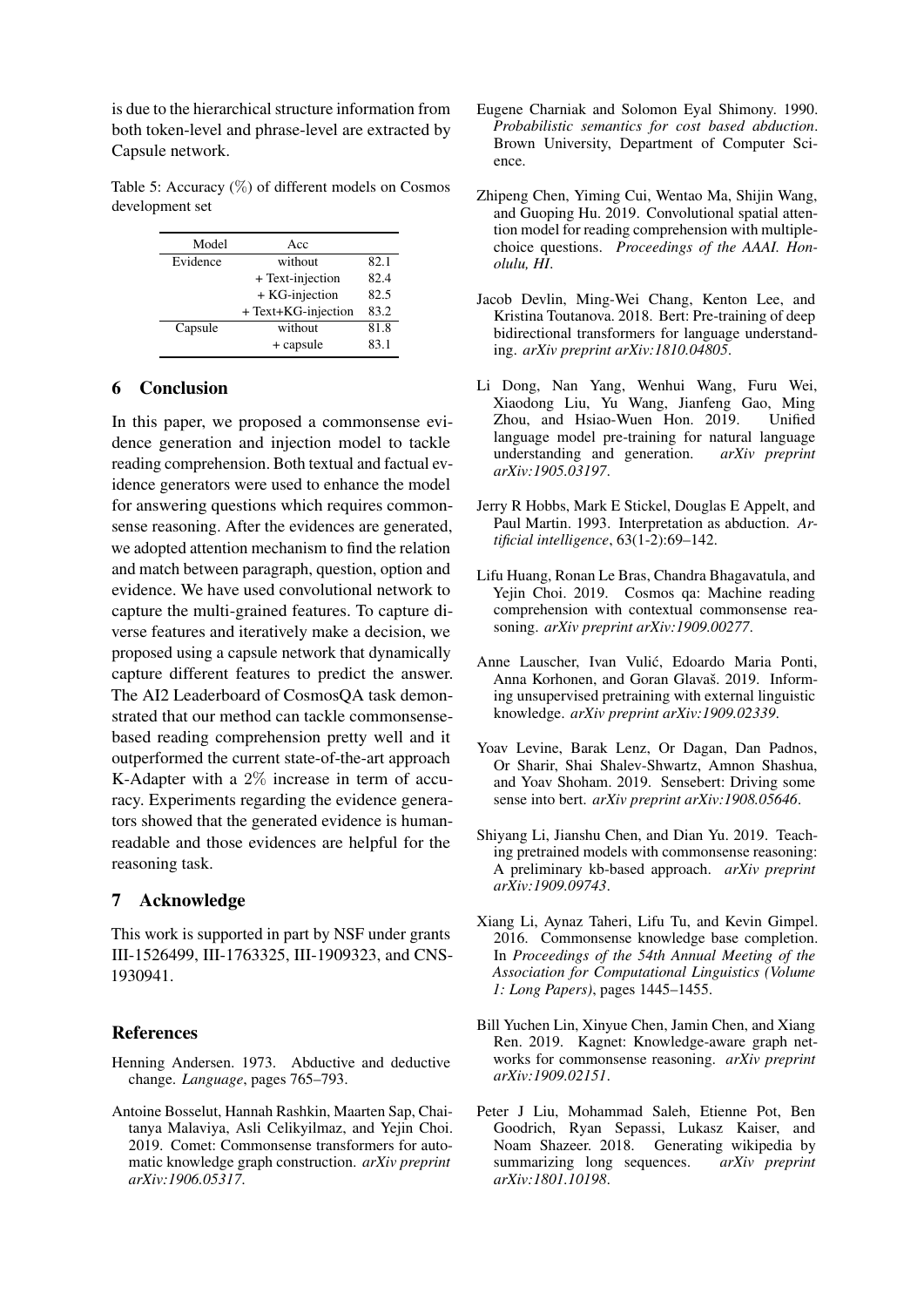- <span id="page-9-1"></span>Yinhan Liu, Myle Ott, Naman Goyal, Jingfei Du, Mandar Joshi, Danqi Chen, Omer Levy, Mike Lewis, Luke Zettlemoyer, and Veselin Stoyanov. 2019. Roberta: A robustly optimized bert pretraining approach. *arXiv preprint arXiv:1907.11692*.
- <span id="page-9-11"></span>Shangwen Lv, Daya Guo, Jingjing Xu, Duyu Tang, Nan Duan, Ming Gong, Linjun Shou, Daxin Jiang, Guihong Cao, and Songlin Hu. 2019. Graph-based reasoning over heterogeneous external knowledge for commonsense question answering. *arXiv preprint arXiv:1909.05311*.
- <span id="page-9-14"></span>Michael McCloskey and Neal J Cohen. 1989. Catastrophic interference in connectionist networks: The sequential learning problem. In *Psychology of learning and motivation*, volume 24, pages 109–165. Elsevier.
- <span id="page-9-2"></span>Nina Poerner, Ulli Waltinger, and Hinrich Schütze. 2019. Bert is not a knowledge base (yet): Factual knowledge vs. name-based reasoning in unsupervised qa. *arXiv preprint arXiv:1911.03681*.
- <span id="page-9-0"></span>Alec Radford, Karthik Narasimhan, Tim Salimans, and Ilya Sutskever. 2018. Improving language understanding with unsupervised learning. Technical report, Technical report, OpenAI.
- <span id="page-9-24"></span>Nazneen Fatema Rajani, Bryan McCann, Caiming Xiong, and Richard Socher. 2019. Explain yourself! leveraging language models for commonsense reasoning. *arXiv preprint arXiv:1906.02361*.
- <span id="page-9-6"></span>Sara Sabour, Nicholas Frosst, and Geoffrey E Hinton. 2017. Dynamic routing between capsules. In *Advances in neural information processing systems*, pages 3856–3866.
- <span id="page-9-23"></span>Itsumi Saito, Kyosuke Nishida, Hisako Asano, and Junji Tomita. 2018. Commonsense knowledge base completion and generation. In *Proceedings of the 22nd Conference on Computational Natural Language Learning*, pages 141–150.
- <span id="page-9-20"></span>Push Singh, Thomas Lin, Erik T Mueller, Grace Lim, Travell Perkins, and Wan Li Zhu. 2002. Open mind common sense: Knowledge acquisition from the general public. In *OTM Confederated International Conferences" On the Move to Meaningful Internet Systems"*, pages 1223–1237. Springer.
- <span id="page-9-15"></span>Robyn Speer, Joshua Chin, and Catherine Havasi. 2017. Conceptnet 5.5: An open multilingual graph of general knowledge. In *Thirty-First AAAI Conference on Artificial Intelligence*.
- <span id="page-9-17"></span>Kai Sheng Tai, Richard Socher, and Christopher D Manning. 2015. Improved semantic representations from tree-structured long short-term memory networks. *arXiv preprint arXiv:1503.00075*.
- <span id="page-9-3"></span>Alon Talmor, Yanai Elazar, Yoav Goldberg, and Jonathan Berant. 2019. guage model pre-training captures. *arXiv preprint arXiv:1912.13283*.
- <span id="page-9-10"></span>Alon Talmor, Jonathan Herzig, Nicholas Lourie, and Jonathan Berant. 2018. Commonsenseqa: A question answering challenge targeting commonsense knowledge. *arXiv preprint arXiv:1811.00937*.
- <span id="page-9-5"></span>Min Tang, Jiaran Cai, and Hankz Hankui Zhuo. 2019. Multi-matching network for multiple choice reading comprehension. *Proceddings of the AAAI, Honolulu, HI*.
- <span id="page-9-21"></span>Alex Wang and Kyunghyun Cho. 2019. Bert has a mouth, and it must speak: Bert as a markov random field language model. *arXiv preprint arXiv:1902.04094*.
- <span id="page-9-18"></span>Liang Wang, Meng Sun, Wei Zhao, Kewei Shen, and Jingming Liu. 2018a. Yuanfudao at semeval-2018 task 11: Three-way attention and relational knowledge for commonsense machine comprehension. *arXiv preprint arXiv:1803.00191*.
- <span id="page-9-19"></span>Ruize Wang, Duyu Tang, Nan Duan, Zhongyu Wei, Xuanjing Huang, Cuihong Cao, Daxin Jiang, Ming K-adapter: Infusing knowledge into pre-trained models with adapters. *arXiv preprint arXiv:2002.01808*.
- <span id="page-9-7"></span>Shuohang Wang, Mo Yu, Shiyu Chang, and Jing Jiang. 2018b. A co-matching model for multichoice reading comprehension. *arXiv preprint arXiv:1806.04068*.
- <span id="page-9-13"></span>Wenhan Xiong, Jingfei Du, William Yang Wang, and Veselin Stoyanov. 2019. Pretrained encyclopedia: Weakly supervised knowledge-pretrained language model. *arXiv preprint arXiv:1912.09637*.
- <span id="page-9-16"></span>Adams Wei Yu, David Dohan, Minh-Thang Luong, Rui Zhao, Kai Chen, Mohammad Norouzi, and Quoc V Le. 2018. QANet: Combining local convolution with global self-attention for reading comprehension. *arXiv preprint arXiv:1804.09541*.
- <span id="page-9-22"></span>Lantao Yu, Weinan Zhang, Jun Wang, and Yong Yu. 2017. Seqgan: Sequence generative adversarial nets with policy gradient. In *Thirty-First AAAI Conference on Artificial Intelligence*.
- <span id="page-9-9"></span>Rowan Zellers, Yonatan Bisk, Roy Schwartz, and Yejin Choi. 2018. Swag: A large-scale adversarial dataset for grounded commonsense inference. *arXiv preprint arXiv:1808.05326*.
- <span id="page-9-4"></span>Shuailiang Zhang, Hai Zhao, Yuwei Wu, Zhuosheng Zhang, Xi Zhou, and Xiang Zhou. 2019a. Dcmn+: Dual co-matching network for multi-choice reading comprehension. *arXiv preprint arXiv:1901.09381*.
- <span id="page-9-12"></span>Zhengyan Zhang, Xu Han, Zhiyuan Liu, Xin Jiang, Maosong Sun, and Qun Liu. 2019b. Ernie: Enhanced language representation with informative entities. *arXiv preprint arXiv:1905.07129*.
- <span id="page-9-8"></span>Haichao Zhu, Furu Wei, Bing Qin, and Ting Liu. 2018a. Hierarchical attention flow for multiple-choice reading comprehension. In *Thirty-Second AAAI Conference on Artificial Intelligence*.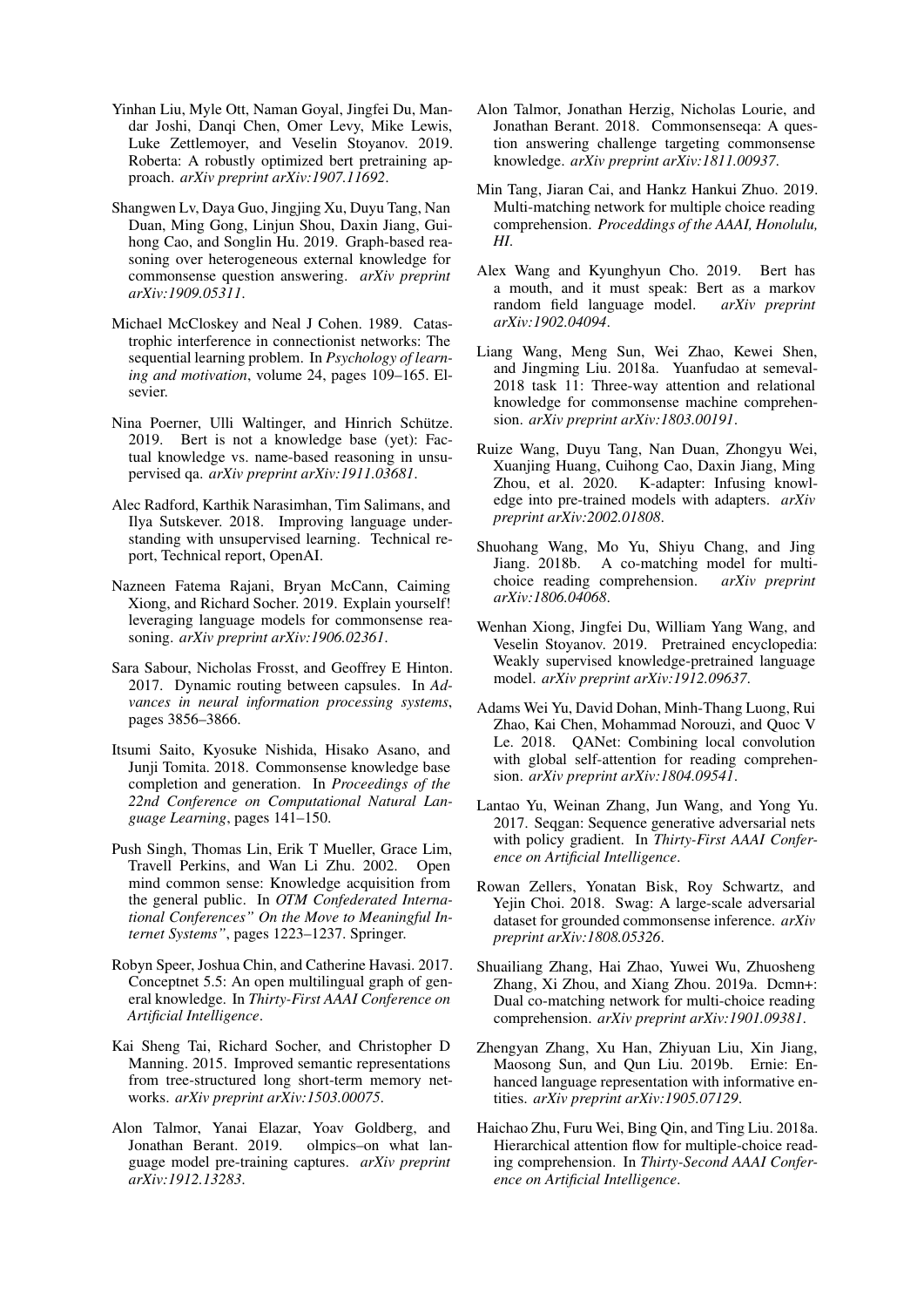<span id="page-10-0"></span>Yaoming Zhu, Sidi Lu, Lei Zheng, Jiaxian Guo, Weinan Zhang, Jun Wang, and Yong Yu. 2018b. Texygen: A benchmarking platform for text generation models. In *The 41st International ACM SIGIR Conference on Research & Development in Information Retrieval*, pages 1097–1100. ACM.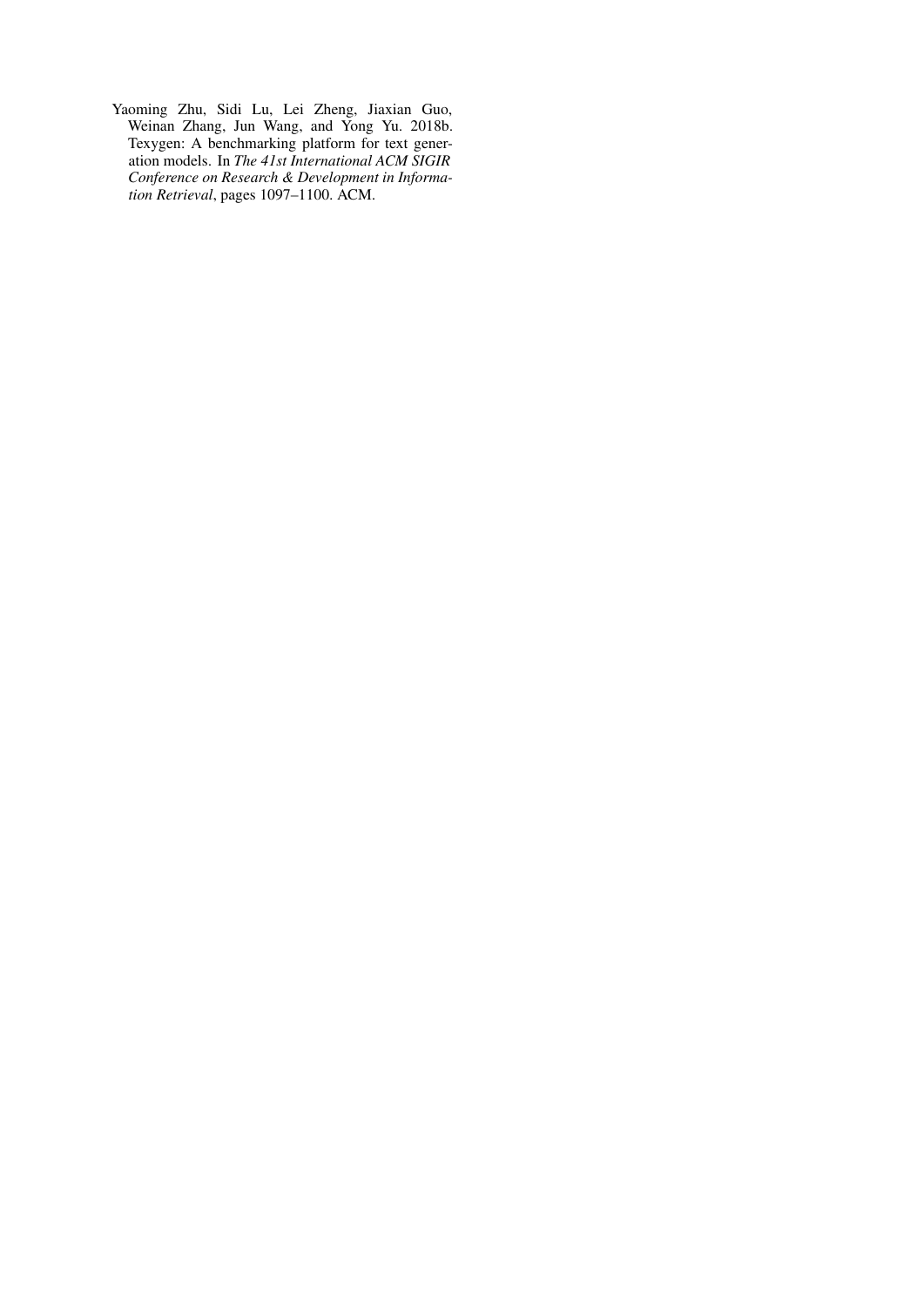# A Appendix

# A.1 Training Details

In CosmosQA experiments, we use pretrained weight of RoBERTa large. We set the routing iterations of capsule network as 3. We run experiments on a 24G Titan RTX for 5 epochs, set the max sequence length to 256. For hyper-parameters, batch size is chosen from {8, 16, 24, 32}, learning rate is chosen from  $\{2e-5, 1e-5, 5e-6\}$  and warmup proportion is chosen from  $\{0, 0.1, 0.2, 0.5\}$ . For CEGI(F+L), the best performance is achieved at batch size=24, lr=1e-5, warmup\_proportion=0.1 with 16-bit float precision. GPT2 with 12-layer and BERT base model are used in evidence generation. In textual evidence generation, we set  $\lambda$  in Eq. [3](#page-3-3) to 0.5, max sequence length to 40, batch size to 32 and the learning rate to 6.25e-0.5. In factual evidence generation, we set max sequence length to 15, batch size to 64, the learning rate to 1e-5. For both generators, we train 100000 iterations with early stop.

### A.2 Baseline Methods

#### Cosmos Baselines

1. Co-Matching [\(Wang et al.,](#page-9-7) [2018b\)](#page-9-7) captures the interactions between paragraph with question and option set through attention. Commonsense-RC [\(Wang et al.,](#page-9-18) [2018a\)](#page-9-18) performs three-way unidirectional attention to model interactions between paragraph, question, and option set. DMCN [\(Zhang](#page-9-4) [et al.,](#page-9-4) [2019a\)](#page-9-4) applies dual attention between paragraph and question or option set using BERT encoding output. Multiway [\(Huang et al.,](#page-8-5) [2019\)](#page-8-5) uses BERT to learn the semantic representation and uses multiway bidirectional interaction between each pair of input paragraph, question and option set.

2. GPT2-FT [\(Radford et al.,](#page-9-0) [2018\)](#page-9-0), BERT-FT [\(Devlin et al.,](#page-8-3) [2018\)](#page-8-3) and RoBERTa-FT [\(Liu et al.,](#page-9-1) [2019\)](#page-9-1) are the pretrained transformer language models with additional fine-tuning steps on CosmosQA. 3. Commonsense-KB [\(Li et al.,](#page-8-12) [2019\)](#page-8-12) uses logic relations from a commonsense knowledge base (e.g., Concept $Net<sup>9</sup>$  $Net<sup>9</sup>$  $Net<sup>9</sup>$ ) with rule-based method to generate multiple-choice questions as additional training data to fine-tune the pretrained BERT model. K-Adapter [\(Wang et al.,](#page-9-19) [2020\)](#page-9-19) infuses commonsense knowledge into a large pre-trained network. CommonsenseQA Baselines

KagNet [\(Lin et al.,](#page-8-6) [2019\)](#page-8-6) uses ConceptNet as extra

knowledge and proposes a knowledge-aware graph network and finally scores answers with graph representations. Cos-E [\(Rajani et al.,](#page-9-24) [2019\)](#page-9-24) constructs human-annotated evidence for each question and generates evidence for test data. DREAM [\(Lv et al.,](#page-9-11) [2019\)](#page-9-11) adopts XLNet-large as the baseline and extracts evidence from Wikipedia. RoBERTa + KE, RoBERTa + IR and RoBERTa + CSPT [\(Lv et al.,](#page-9-11) [2019\)](#page-9-11) adopt RoBERTa as the baseline and utilize the evidence from Wikipedia, search engine and OMCS, respectively.

#### A.3 Case Study

To verify the generated evidence performance, we perform case studies on textual generator and factual generator. In addition, we also show a case that the proposed capsule network can help to select the answer by comparing with the other options.

<span id="page-11-1"></span>

Figure 3: Examples of textual evidence generator.

Case Study on Textual Generator We show examples of automatically generated evidences by CEGI-GPT2 and CEGI-BERT in Figure [3.](#page-11-1) We observe that using the multi-tasking loss, CEGI-BERT and CEGI-GPT2 generates more accurate evidence. Moreover, using those generated evidences is helpful for predicting the correct answer. In the

<span id="page-11-0"></span><sup>9</sup><http://conceptnet.io/>